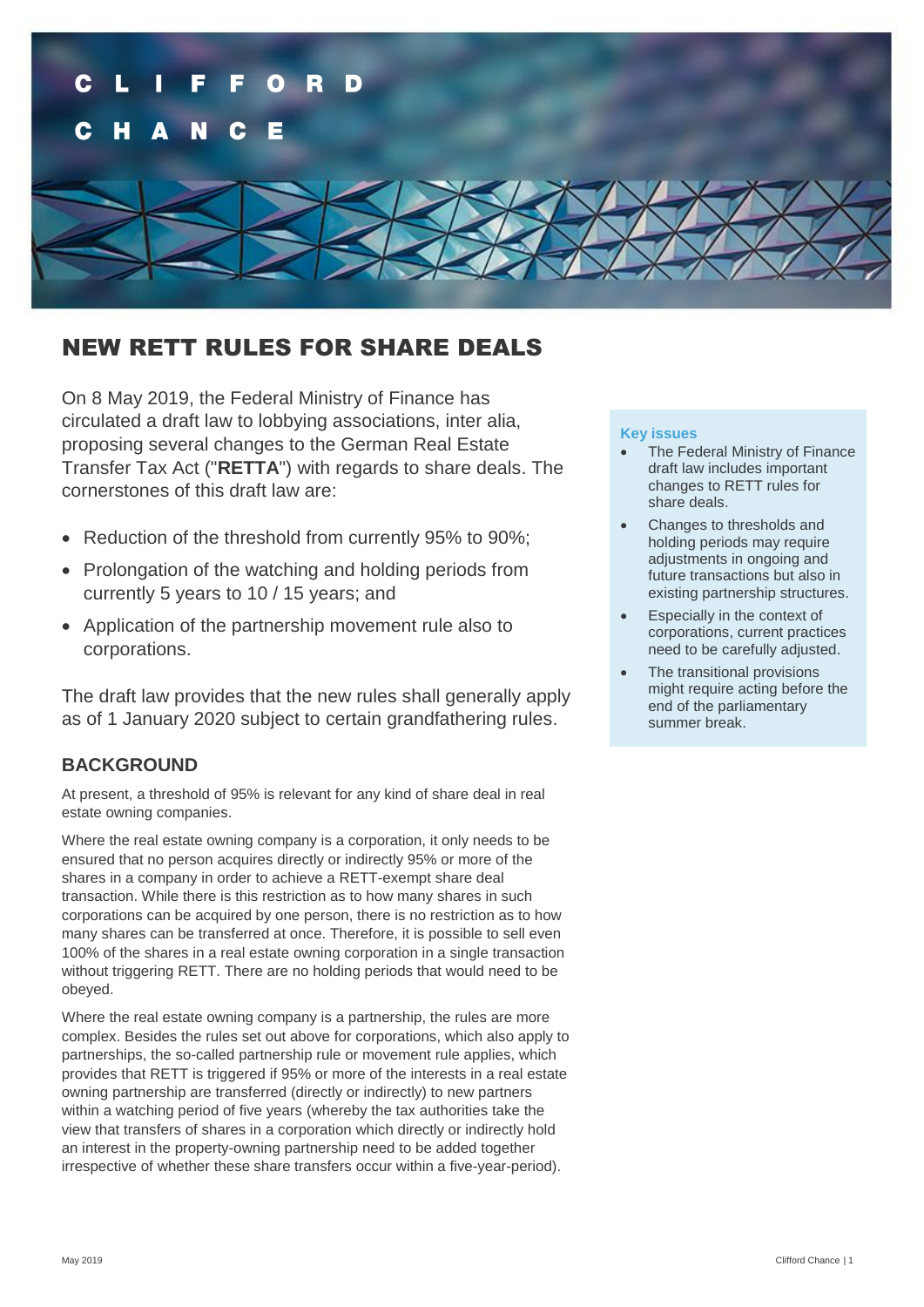#### **IFFORD**

# C H A N C E

While the rules for partnerships are more complex, they also provide for additional benefits. Namely, if an investor increases its stake in a partnership reaching the threshold of 95% after a holding-period of at least five years RETT will not be levied for the existing stake. Against this background, it is quite common in the German market that investors acquire in a first step only 94.9% of a real estate owning partnership and the seller retains a stake of 5.1%. After five years, the investor acquires also the remaining 5.1% increasing its stake to 100%. In such a case, RETT will be triggered, but only 5.1% of the RETT will be levied.

Politicians have criticised these rules as they would favour the big investors allowing them to buy and sell real estate without paying RETT while the man in the street has to pay RETT if he buys a private home. Therefore, the German tax authorities have been trying for nearly three years to come up with new rules narrowing the possibility of RETT-exempt share deals.

# **THE NEW RULES IN DETAIL**

The **first change** is a reduction of the existing threshold from 95% to 90%. Therefore, in the future, the stake of sellers to be retained would increase from 5.1% to 10.1%.

The **second change** concerns the watching and holding periods for partnerships. Where currently both the watching-period for the movement rule and the holding-period for the tax-exemption are aligned (in each case five years), the new rules provide for different periods.

- The watching-period shall be extended from five to ten years, which means that RETT would be triggered if 90% or more of the interests in a partnership are transferred to new partners within a period of ten years. As before, it needs to be ensured that no indirect changes of 90% or more at the shareholders' level of the seller occurs during the ten-year-period (whereby it seems possible that, in case the seller is a corporation, the tax authorities will even consider transfers of shares in the seller which occurred more than ten years ago);
- The holding-period shall be extended from five to fifteen years, which means that an investor would hold its stake (e.g. 89.9%) for at least fifteen years before such investor could acquire the remaining stake and benefit from the exemption concerning its existing (e.g. 89.9%) stake. This extension of the holding-period may have a substantial impact on existing partnership structures where the five-year-period will not have been lapsed by the end of 2019 (and where respective put or call options exist that were tailored to address the five-year-period).

The **third change** is a real game changer as it introduces a completely new rule for share deals, namely a movement rule for corporations like the existing movement rule for partnerships. That means that under the new rules it will no longer be possible to sell 100% of the shares in a real estate owning corporation at once without triggering RETT. Rather, as it is already the case with respect to partnerships, the seller would need to retain a stake of more than 10% for a period of at least ten years. The difference to partnerships is that the exemption available for partnerships allowing an investor to increase its stake to 100% after fifteen years triggering a relatively low RETT burden will not be available for corporations.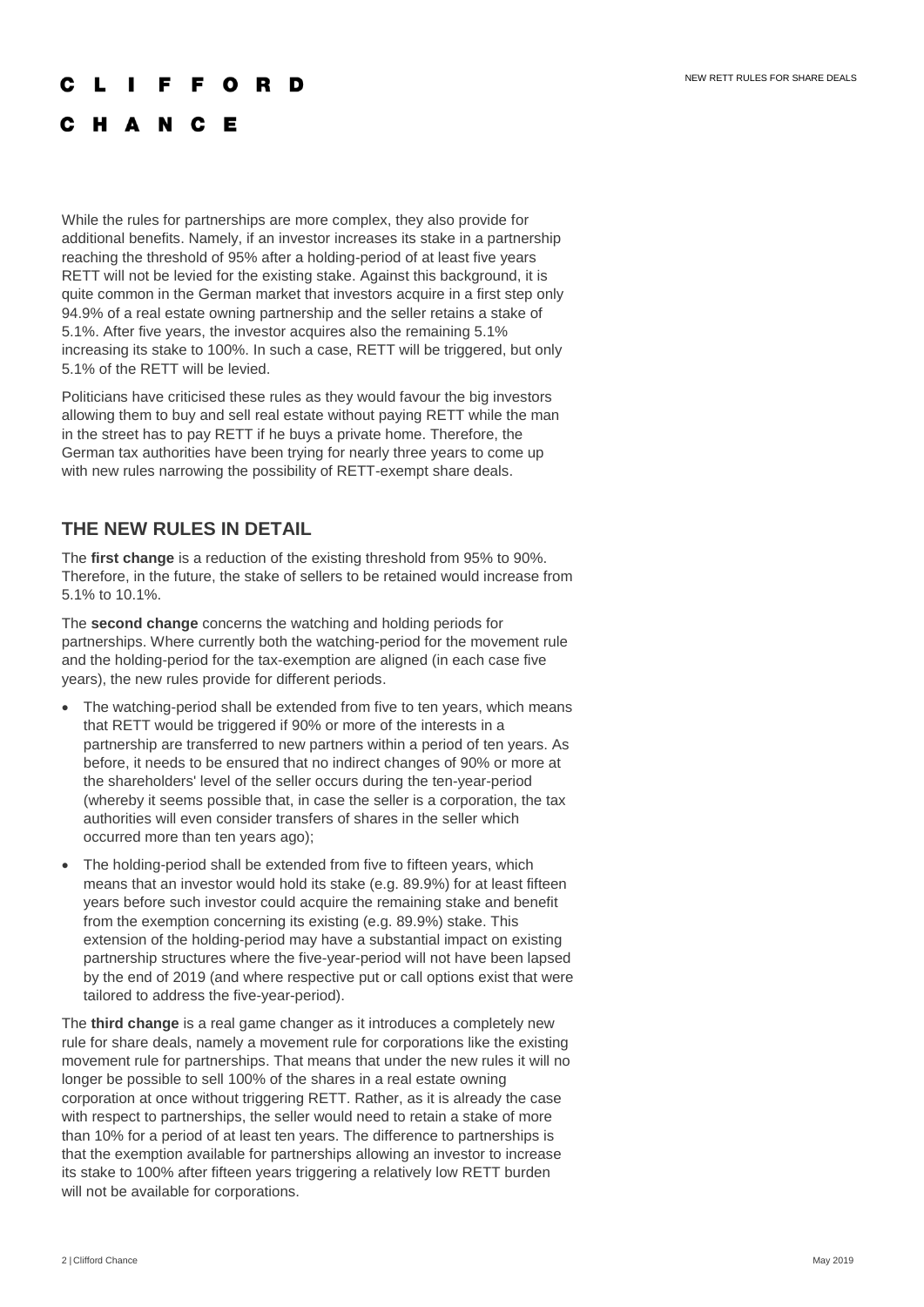# F F O R D

# C H A N C E

This new rule highlights the reasoning of the proposed law changes. Direct and indirect transfers of 90% or more of interests or shares are deemed as an economical transfer of the underlying real property to a new owner.

# **IMPACT ON FUTURE TRANSACTIONS**

The proposed rules shall apply as from 1 January 2020 onwards. Therefore, any transaction that is signed and closed before the end of 2019 would still fall under the old rules. For other transactions, it needs to be differentiated:

- Transactions that are signed and closed after 2019 are generally subject to the new rules. But even then, the old rules might still be relevant in particular cases where the investor has already acquired a stake exceeding the new threshold of 90% but lower than the existing threshold of 95%. Other than in 2000 when the threshold was lastly reduced from 100% to 95%, it will not be possible to increase an existing stake of 90% or more to 100% without triggering RETT.
- Transactions that are signed within one year before the date on which the draft law has been introduced into the German Parliament (the "**Introductory Date**") and that are closed within one year after the Introductory Date ("**Grandfathering**") shall still fall under the old rules. It is expected that the law is not introduced into Parliament before the end of the summer break. The Parliament has announced it will reconvene at the beginning of September 2019. Against that background, the relevant signing period could be from September 2018 to September 2019 and the relevant closing period could be from September 2019 to September 2020, whereby a closing between September 2019 until December 2019 would fall under the old rules anyway.
- For transactions that are signed more than one year before the Introductory Date and / or closed more than one year after the Introductory Date, the Grandfathering shall not be available, meaning that the new rules should generally apply. This could affect, in particular, forward deals that have been signed more than one year ago and/or will not be closed before 2020.

Although the draft law provides for some clarity in terms of application of the new rules, there are some uncertainties concerning the new movement rule for corporations. It is not entirely clear to what extent past share transfers have to be taken into account when calculating the total percentage of share transfers within the ten-year-watching period. It seems possible that the tax authorities will want to consider past share transfers at least if less than 90% of the shares in the relevant corporation have been transferred to new shareholders during the last ten years (although there are arguments that such interpretation of the proposed new law should be inadmissible)..